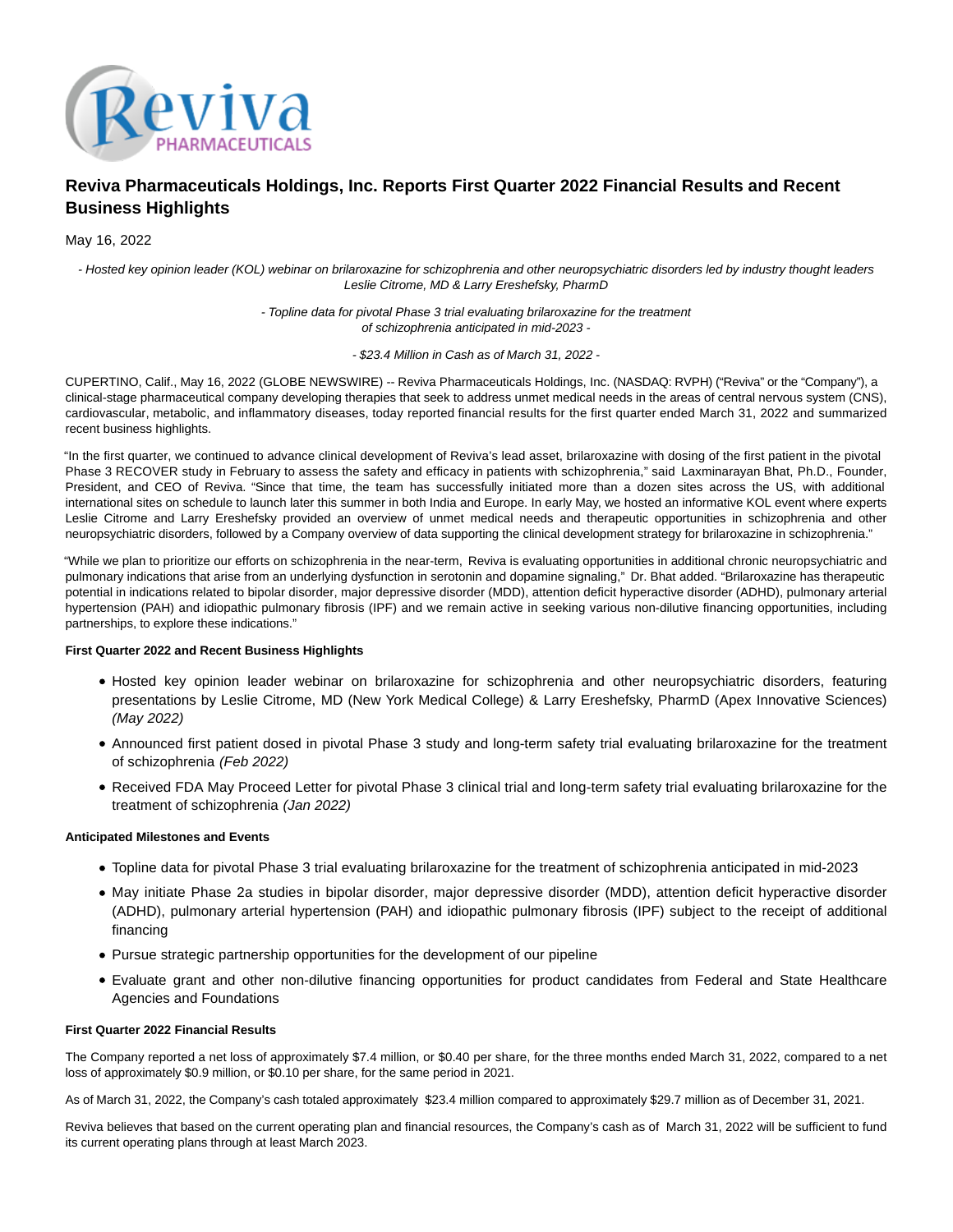#### **About Reviva**

Reviva is a clinical-stage biopharmaceutical company that discovers, develops and seeks to commercialize next-generation therapeutics for diseases representing unmet medical needs and burdens to society, patients, and their families. Reviva's current pipeline focuses on the central nervous system, respiratory and metabolic diseases. Reviva's pipeline currently includes two drug candidates, RP5063 (brilaroxazine) and RP1208. Both are new chemical entities discovered in-house. Reviva has been granted composition of matter patents for both RP5063 and RP1208 in the United States (U.S.), Europe, and several other countries.

## **Forward-Looking Statements**

This press release contains certain forward-looking statements within the meaning of Section 27A of the Securities Act of 1933 and Section 21E of the Securities Exchange Act of 1934 and the Private Securities Litigation Reform Act, as amended, including those relating to the Company's RECOVER trial, product development, clinical and regulatory timelines and expenses, market opportunity, ability to raise sufficient funding, competitive position, possible or assumed future results of operations, business strategies, potential growth opportunities and other statements that are predictive in nature. These forward-looking statements are based on current expectations, estimates, forecasts and projections about the industry and markets in which we operate and management's current beliefs and assumptions. These statements may be identified by the use of forward-looking expressions, including, but not limited to, "expect," "anticipate," "intend," "plan," "believe," "estimate," "potential," "predict," "project," "should," "would" and similar expressions and the negatives of those terms. These statements relate to future events or our financial performance and involve known and unknown risks, uncertainties, and other factors which may cause actual results, performance or achievements to be materially different from any future results, performance or achievements expressed or implied by the forward-looking statements. Such factors include those set forth in the Company's filings with the Securities and Exchange Commission. Prospective investors are cautioned not to place undue reliance on such forward-looking statements, which speak only as of the date of this press release. The Company undertakes no obligation to publicly update any forward-looking statement, whether as a result of new information, future events or otherwise.

### **Corporate Contact:**

Reviva Pharmaceuticals Holdings, Inc. Laxminarayan Bhat, PhD [www.revivapharma.com](https://www.globenewswire.com/Tracker?data=pdtzp7gVEOoI0FWPL7CvPXzyNSIhjFFy343gq7In79UuBWslX1Aj06T9Qfyzno39wFGZxV0TIqRxI-U-3oFrXhPr_8Lacc4QYzK5In-7ycE=)

#### **Investor Relations Contact:** LifeSci Advisors, LLC Bruce Mackle [bmackle@lifesciadvisors.com](https://www.globenewswire.com/Tracker?data=RughHroUdGiVB9KNM5hRewrOtR_BHRUNeMciAGc-X4CiUuXWjdKVEvhv3vHhRHGouL1B4l4rQLnU9lvuW-CcnmM0tFp0HAgRnmPOQmFOpWKYwVzezdDED3Dk1lh8v0WP)

## **REVIVA PHARMACEUTICALS HOLDINGS, INC.**

# **CONDENSED CONSOLIDATED BALANCE SHEETS (UNAUDITED)**

|                                                   | March 31,<br>2022 |    | December 31,<br>2021 |  |
|---------------------------------------------------|-------------------|----|----------------------|--|
| Assets                                            |                   |    |                      |  |
| Cash                                              | \$<br>23,421,237  | \$ | 29,687,944           |  |
| Prepaid expenses and other current assets         | 1,847,165         |    | 1,716,057            |  |
| <b>Total Assets</b>                               | \$<br>25,268,402  | \$ | 31,404,001           |  |
| <b>Liabilities and Stockholders' Equity</b>       |                   |    |                      |  |
| Liabilities                                       |                   |    |                      |  |
| Accounts payable                                  | \$<br>1,425,834   | S  | 509,583              |  |
| Accrued expenses and other current liabilities    | 2,197,640         |    | 1,835,228            |  |
| <b>Total current liabilities</b>                  | 3,623,474         |    | 2,344,811            |  |
| <b>Warrant liabilities</b>                        | 283,720           |    | 372,730              |  |
| <b>Total Liabilities</b>                          | 3,907,194         |    | 2,717,541            |  |
| Stockholders' equity                              |                   |    |                      |  |
| Common stock                                      | 1,513             |    | 1,443                |  |
| Additional paid-in capital                        | 95,556,672        |    | 95,516,986           |  |
| Accumulated deficit                               | (74, 196, 977)    |    | (66, 831, 969)       |  |
| Total stockholders' equity                        | 21,361,208        |    | 28,686,460           |  |
| <b>Total Liabilities and Stockholders' Equity</b> | \$<br>25,268,402  | \$ | 31,404,001           |  |

**REVIVA PHARMACEUTICALS HOLDINGS, INC.**